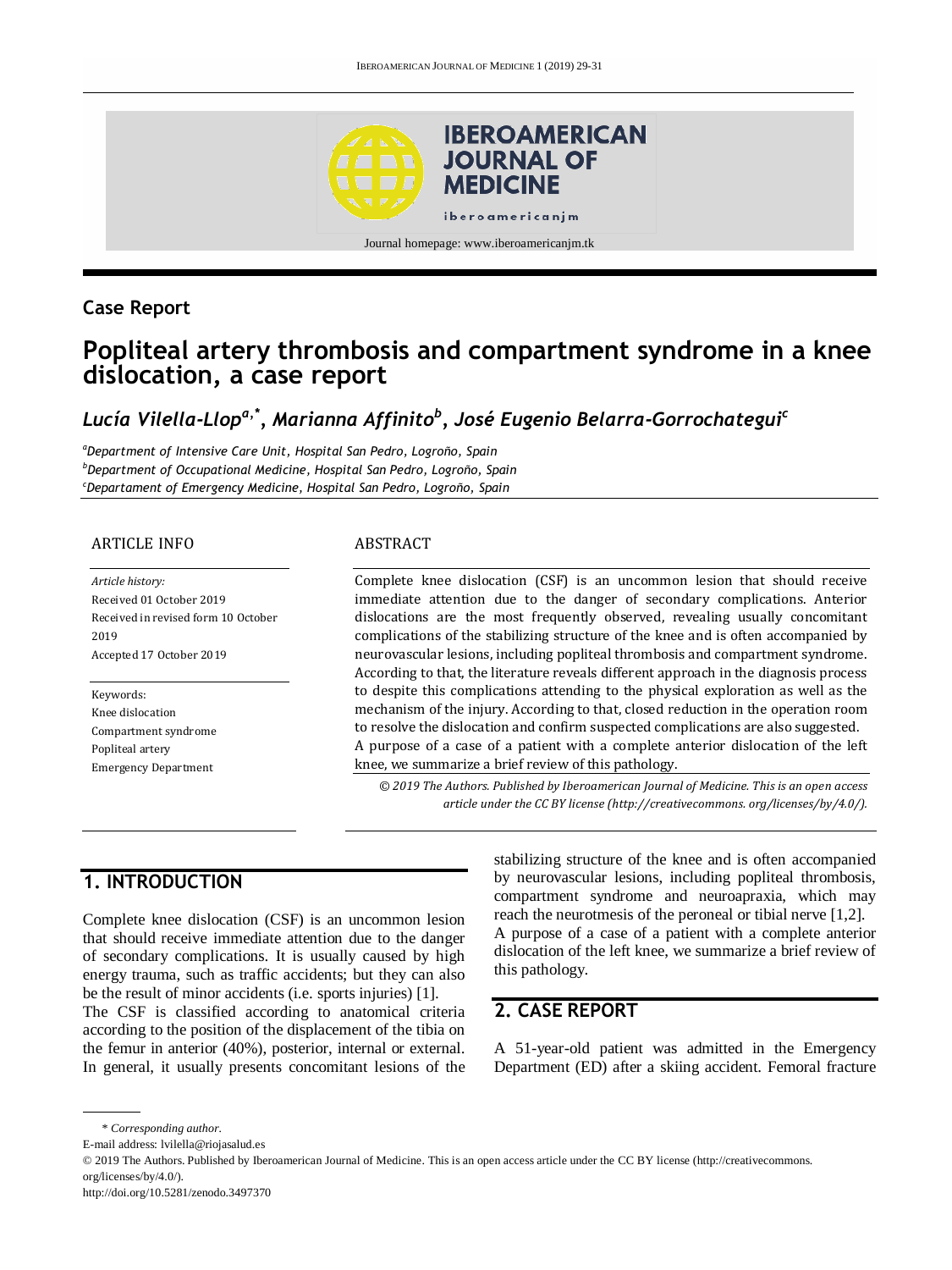and ligament injury in the left knee are suspected, as well as contusion in the left gluteal area. Denies head trauma. There has been no loss of consciousness or thoracic or abdominal trauma.

On physical examination the patient has good general condition, with pale skin and affected by pain. Any disturbs were observed at cardiac, pulmonary as well as abdominal exploration. No pain on palpation or mobilization of lumbar, dorsal or cervical spine was also observed. Attending to lower left limb, hypoesthesia in 1/3 distal was observed, with posterior tibial doppler flow +, negative pedio, although with good capillary filling. No pain to compression of the pelvis or pubic symphysis. Pain in the left gluteal area was also referred, without bruising or external wounds.

X-ray was performed to complete the study of the lower left limb, showing anterior dislocation of the knee with fracture of the left fibula head (Figure 1). According to these results, a traumatology assessment was realized, transferring the patient to the operating room to perform a closed reduction.



*Figure 1: X-ray revealing anterior dislocation of the knee with fracture of the left fibula head.*

The day after the surgery, the patient referred mild pain at the level of twin musculature as well as paresthesias below the knee to the proximal region of the ankle and anesthesia of the ankle and foot. Physical examination showed complete motor deficit of the ankle and foot, without thermal disrupts as well as correct distal capillary filling, but with weak distal pulses. After this examination, a computerized axial angiotomography (angio-CT) was performed (Figure 2) revealing a complete obliteration of the left popliteal artery at the level of the femoral condyles, without observing contrast leakage suggesting a rupture or blood collections. Distal repermeabilization of the three tibioperoneal trunks was observed.

Attending to these results, a thrombectomy of the distal trunks from the third popliteal portion was performed extracting part of a good caliber saphenous vein, a distal anastomosis of inverted saphenous terminoterminal vein in the third popliteal artery and intercondylar tunneling. After that, a proximal anastomosis in the first terminal lateral popliteal portion was also realized.

After surgery, the patient was transferred to the Intensive Care Unit (ICU) suffering a compartment syndrome, performing a fasciotomy on the left lower limb. 10 days

after his admission in ICU, the patient was discharged to the Department of Traumathology to manage the postoperative process. The patient was discharged from the hospital after 10 days.



*Figure 2: Angio-CT scan showing complete obliteration of the left popliteal artery at the level of the femoral condyles, without observing contrast leakage. Distal repermeabilization of the three tibioperoneal trunks is observed.*

### **3. DISCUSSION**

The complete anterior dislocation of the knee represents about 0.2% of the trauma emergencies, being a rare but a difficult pathology to manage [1]. The literature describes that CSF may be reduced spontaneously, however, the majority are accompanied by inadvertent lesions, being extremely relevant a correct initial assessment. Normal radiological examinations, after a spontaneously reduction do not rule out concomitant lesions or complications, including popliteal artery Injury, compartment syndrome, nerve lesions and ligament and menisci lesions [1,2].

The CSF classification may suggest these complications. In example, popliteal artery injury is observed in 30-40% of cases, being more frequently showed in anterior dislocations due to the mechanism of hyperextension. On the other hand, posterior dislocations are produced by shear, being less frequent this injury [1]. Attending to the diagnosis, the literature is controversial, suggesting that the arteriography or angio-CT must be performed routinely in all cases of knee dislocation [3], or only requested in case of clinical suspicion [4]. When an extremity has an absence of distal and popliteal pulses, cyanosis, ecchymosis,